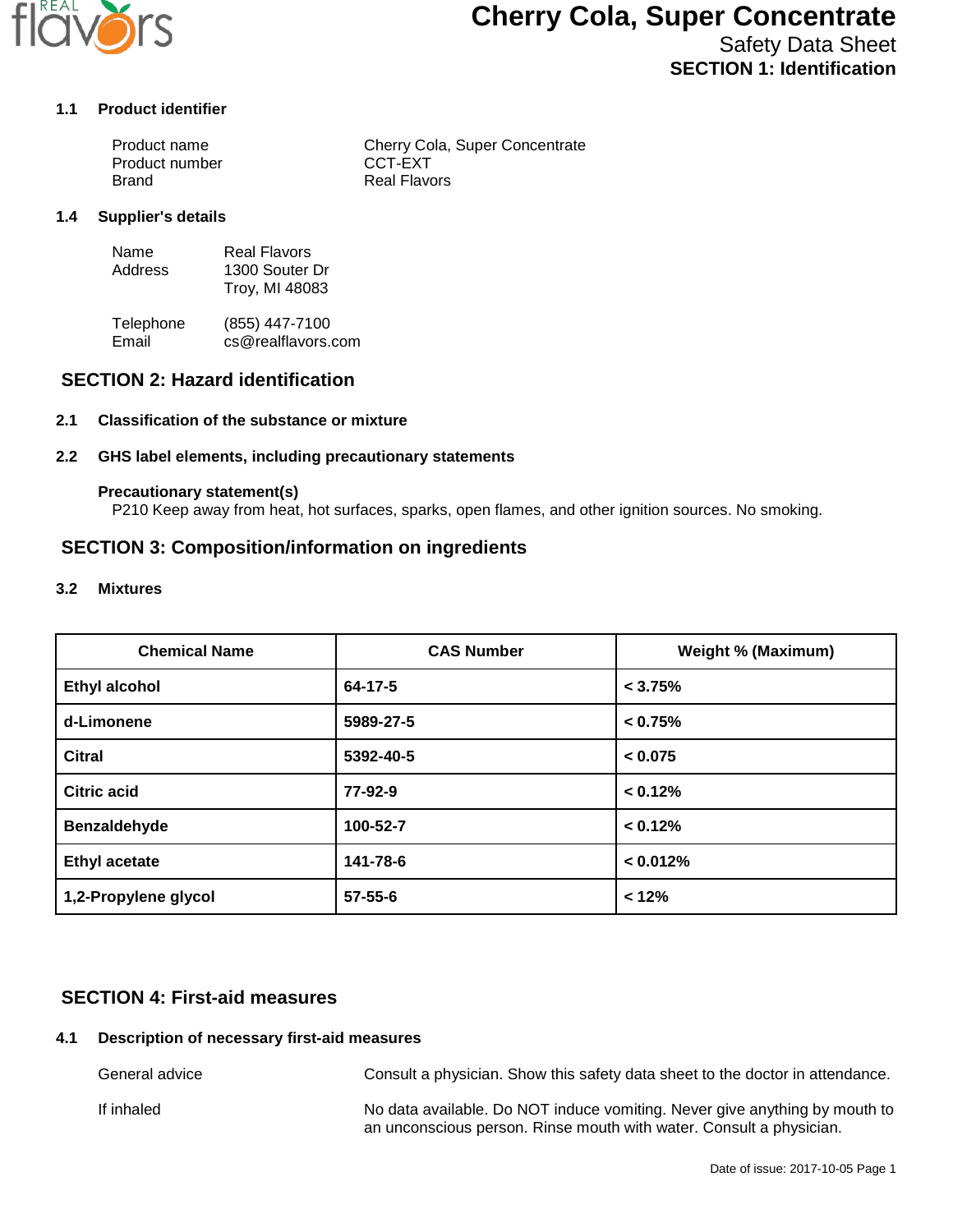

# **Cherry Cola, Super Concentrate**

In case of skin contact Wash off with soap and plenty of water. Get medical

Safety Data Sheet

attention if symptoms occur.

In case of eye contact Rinse thoroughly with plenty of water for at least 15 minutes. Get medical attention if symptoms occur.

# **SECTION 5: Fire-fighting measures**

- **5.1 Suitable extinguishing media** Use extinguishing media appropriate for surrounding fire.
- **5.2 Specific hazards arising from the chemical** No data available.
- **5.3 Special protective actions for fire-fighters** Wear self-contained breathing apparatus for firefighting if necessary.

## **SECTION 6: Accidental release measures**

- **6.1 Personal precautions, protective equipment and emergency procedures** Use personal protective equipment. Avoid breathing vapours, mist or gas. Ensure adequate ventilation. Evacuate personnel to safe areas. For personal protection see section 8.
- **6.2 Environmental precautions** Prevent further leakage or spillage if safe to do so. Do not let product enter drains.

#### **6.3 Methods and materials for containment and cleaning up**

Sweep up and shovel. Do not flush with water. Keep in suitable, closed containers for disposal. Contain spillage, soak up with non-combustible absorbent material, (e.g. sand, earth, diatomaceous earth, vermiculite) and transfer to a container for disposal according to local / national regulations (see section 13)

# **SECTION 7: Handling and storage**

#### **7.1 Precautions for safe handling**

Avoid contact with skin and eyes. Avoid inhalation of vapour or mist. Use explosion-proof equipment. Keep away from sources of ignition - No smoking.Take measures to prevent the build up of electrostatic charge. For precautions see section 2.2.

#### **7.2 Conditions for safe storage, including any incompatibilities**

Keep container tightly closed in a dry and well-ventilated place. Containers which are opened must be carefully resealed and kept upright to prevent leakage.

## **SECTION 8: Exposure controls/personal protection**

### **8.3 Individual protection measures, such as personal protective equipment (PPE)**

#### **Body protection**

Skin Protection: None required with normal household use. Industrial Setting: Protective gloves (for hands) and protective clothing are required where repeated or prolonged skin contact may occur.

#### **Respiratory protection**

No data available.

#### **Environmental exposure controls**

Do not let product enter drains.

# **SECTION 9: Physical and chemical properties**

**Information on basic physical and chemical properties**